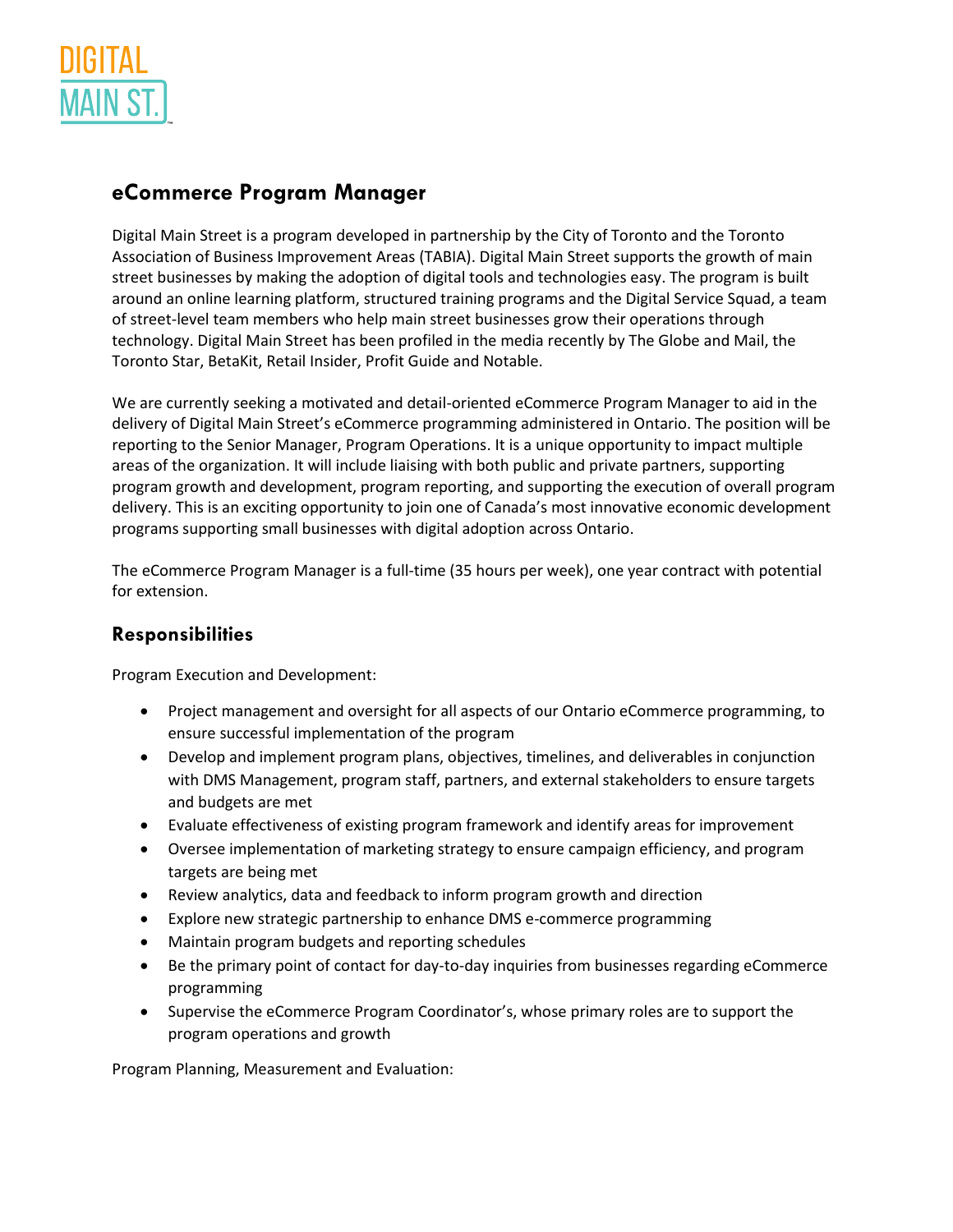

- Review analytics, data and feedback on the program to inform growth and direction
- Provide reporting as requested to funding partners (federal and provincial), as well as municipal and BIA partners

Relationship Management/Partner Engagement:

- Partner Engagement: Consistently engage with public and private partners of DMS to market the program to small business audiences
- Municipal Engagement: Consistently engage with municipalities to market the program to their businesses
- Explore new avenues to grow the eCommerce programs

## **Qualifications**

- A degree or diploma in Sales and Marketing, Business Management, Small Business and Entrepreneurship, or E-Commerce, or an equivalent blend of education and business-related experience
- Minimum of 3-5 years of experience in program development, management, business administration, project management
- Experience with working in a professional environment and managing a high-performing team, stakeholders and relationships
- Excellent communication skills, including effective listening and the ability to communicate clearly both verbally and in writing
- Possess excellent organizational and time management skills
- Previous experience working with small businesses and/or BIAs is considered an asset
- Be familiar with digital technologies for small business (e.g.: web, social media, e-commerce, etc.)
- Ability to work in French is considered an asset, as well as additional languages

Other requirements:

• The eCommerce Program Manager will be working in a hybrid work environment with DMS colleagues and partners and must be based in Ontario.

## **What We Can Offer You:**

- Competitive remuneration in-line with industry standards
- Shape the Community: Be a part of a young, talented, driven, and fun team working hard to make a difference within the small business community

Digital Main Street is an inclusive employer. We encourage applications from all qualified candidates and will accommodate applicants' needs under the respective provincial human rights codes throughout